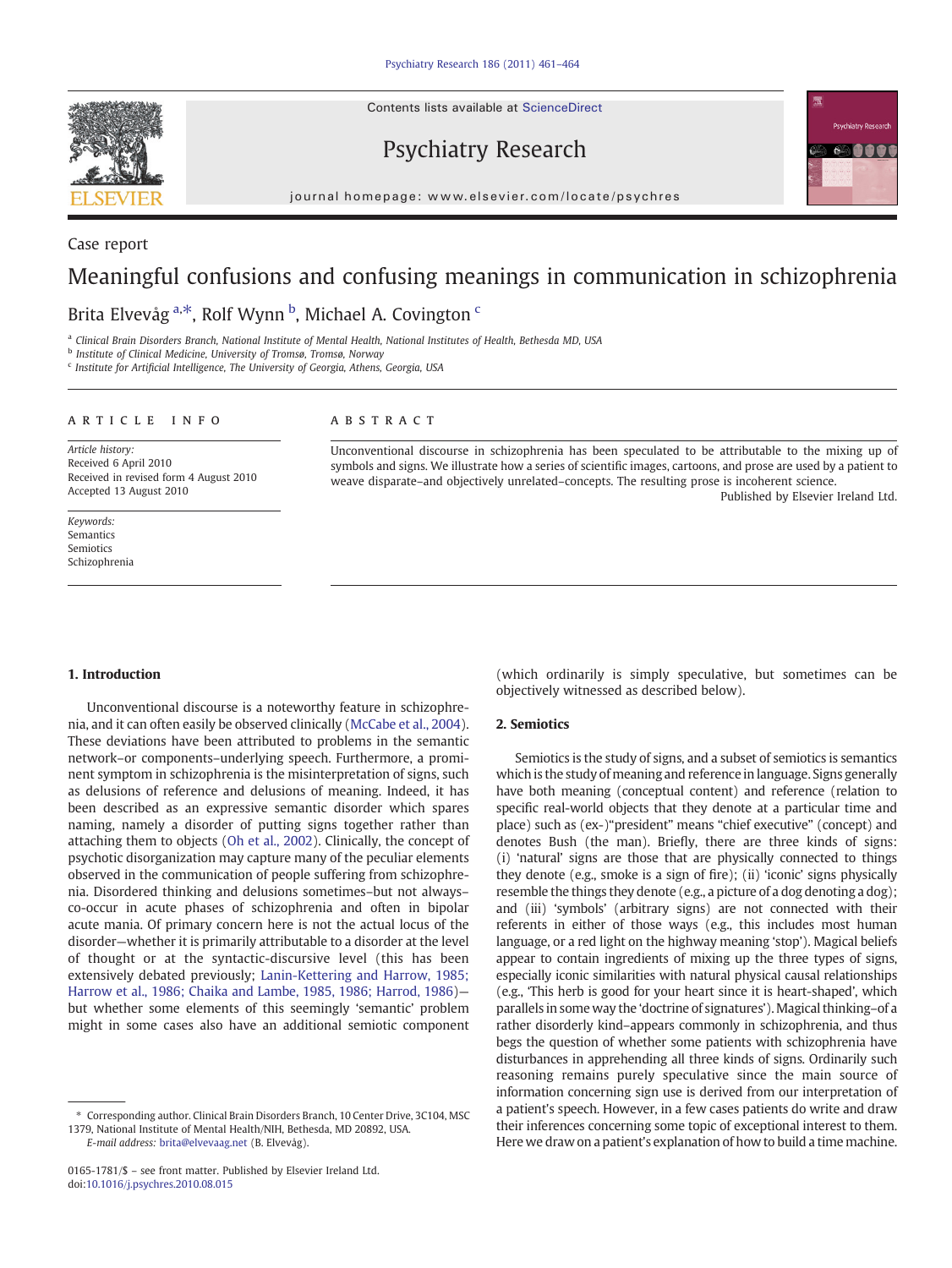# 3. A case of 'time travel'

Time travel is a topic that has a rich history in literature and on film dating back more than a hundred years [\(Wells, 1895/2002; Davies 2002](#page-3-0)). It is our clinical experience that ideas about time and space travel, as well as aliens, which are occasionally seen in speculative news and popular fiction are often picked up on by patients with psychosis, especially it seems those that lend themselves to grandiose interpretations. While the theories presented below may not be particularly remarkable in that they appear to lack a basis in current scientific knowledge, we wish to draw attention to the overall presentation of the theories. In the present case, it is not the subject matter or topic that identifies the idea (i.e. time travel) as psychotic. Rather, it is the manner in which the statement or premise is presented [\(Palmer, 2000\)](#page-3-0), as well of course whether the idea is clearly false and lacks cultural support.

The case concerns a 31 year old male patient with a diagnosis of chronic schizophrenia, undifferentiated type, who at the time of study had a history of five hospital admissions. A comprehensive neuropsychological examination revealed that he was compromised cognitively across the board (attention, language, working memory, executive ability and memory in general), with his current intelligence quotient (WAIS-R) measuring 86. [Details of neuropsychological performance available upon request]. We demonstrate how the patient uses a complex series of scientific images, cartoons, and prose to weave the disparate–and objectively unrelated–concepts. We illustrate a small component of this below. The patient describes combining electric motor theory with air pressure theory and that:

[Start of sample] "In a Typhoon HOT & COLD air Systems Collide and start spinning in a CIRCLE and eventually Form a Typhoon (Hurricane). This is what happens in an Open System.<sup>1</sup>

In a closed system when Hot and Cold Collide the Container Collapses in upon itself.

Ok, Now you take Electric Motor Theory and Combine it with Air Pressure Theory and You Get This:



Explanation:

COLD FUSION & HOT FISSION Mix Together inside of a Sphere and Spin in a CIRCLE (an ATOMIC COIL). The Hot and Cold Produce an Atomic Hurricane (Typhoon) and at the center of the Storm an EYE Forms. This 'EYE' is a Singularity Point. If You Send an Object into the Singularity Point it will Leave Time Space and Enter into the FOURTH DIMENSION.

This is the Basics of how to build a Time Machine.

You can then Take this Machine (Above) and connect it to a Space Shuttle, Open a Controlled Singularity Point and Enter into the Vortex. Then The Space Shuttle will enter into the Fourth Dimension and then reappear at a Different Point in the Space-Time Continuum.

You could use an ATOMIC COIL (NUCLEAR MOTOR) to FOLD SPACE-TIME and Journey to any point in Space. Making Instant Travel Possible, Teleportation and Time Travel.

# Nuclear Theory Continued:

Nuclear Fission:  $\frac{235}{92}$ U + n →  $\frac{A1}{21}$ S1 +  $\frac{A2}{22}$ S2 + 3n + energy

Plus  $(+)$ 

Nuclear Fusion:  ${}^{3}_{1}H + {}^{2}_{1}H \rightarrow {}^{4}_{2}He + {}^{1}_{0}n +$  energy

 $1$  We have omitted here a series of pictures of mustard bottles that are copyrighted.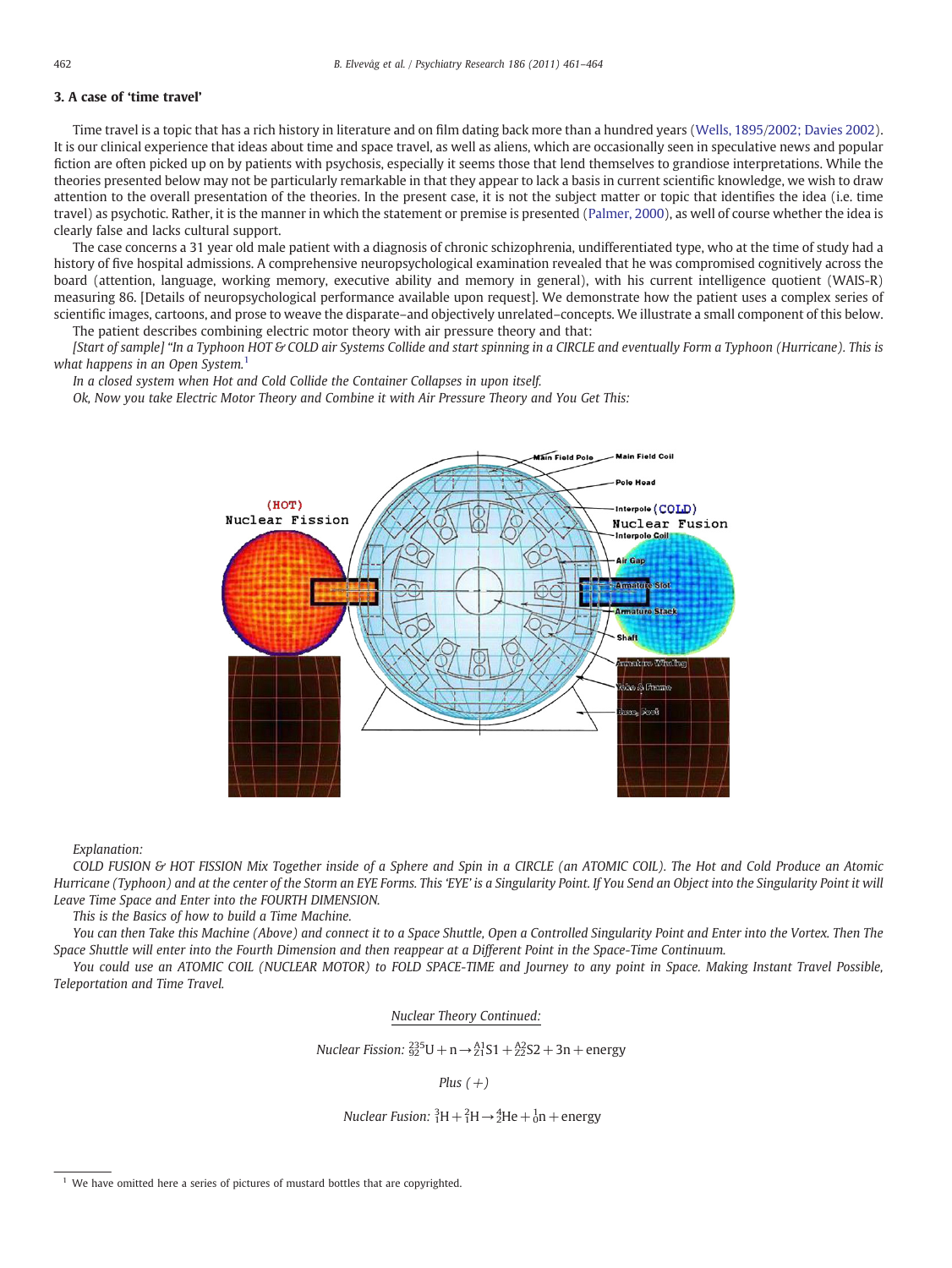## Plus (+) Atomic Coil/Nuclear Motor

 $=$  Equals TIME MACHINE...



[End of sample]

# 4. Discussion

We have presented an interesting example of the convoluted thinking of a patient with psychosis, but note that it is unusual that

patients are able to present such an elaborate psychotic presentation. What we see in the patient's illustrations and descriptions is a reflection of a 'loosening' of associations, and a 'loosening' and/or disorganization of the semantic content of speech, writing, and illustrations. This again